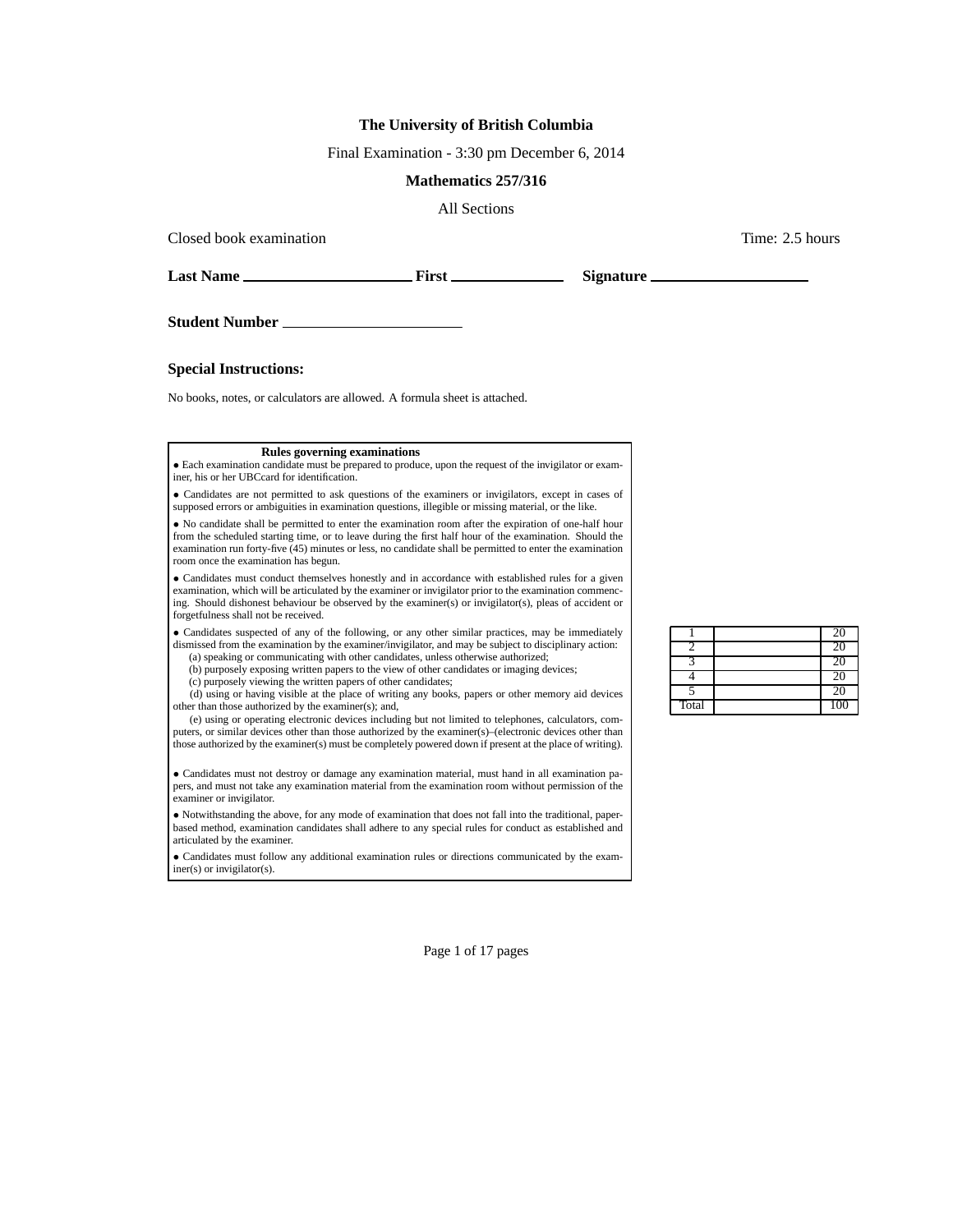1. Consider the differential equation

$$
2x^2y'' + xy' - (1+x)y = 0\tag{1}
$$

(a) Classify the points  $0 \le x < \infty$  as ordinary points, regular singular points, or irregular singular points.

(b) Find two values of r such that there are solutions of the form  $y(x) = \sum_{r=1}^{\infty}$  $\sum_{n=0} a_n x^{n+r}.$ 

(c) Use the series expansion in (b) to determine two independent solutions of (1). You only need to calculate the first three non-zero terms in each case.

[20 marks]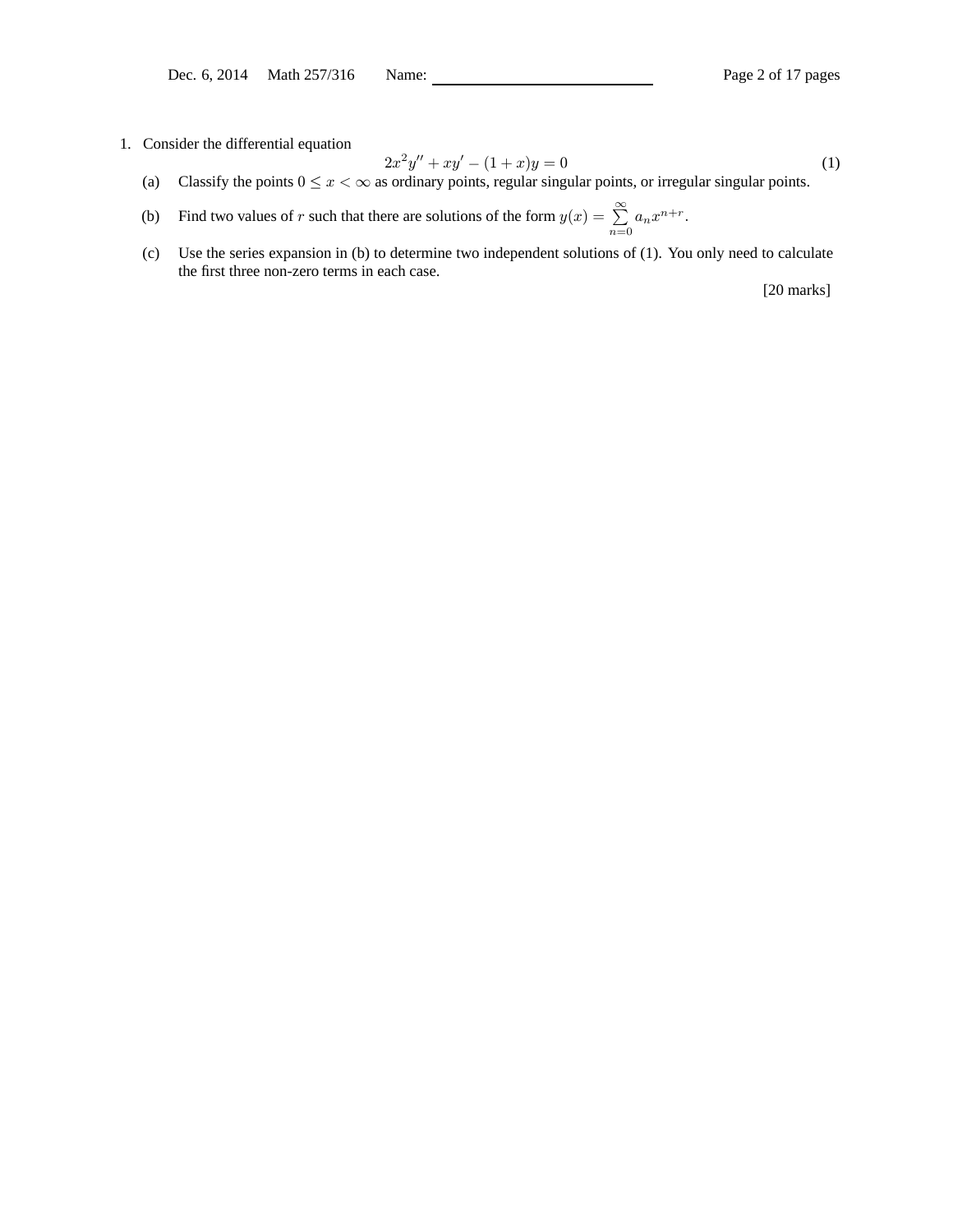(Question 1 Continued)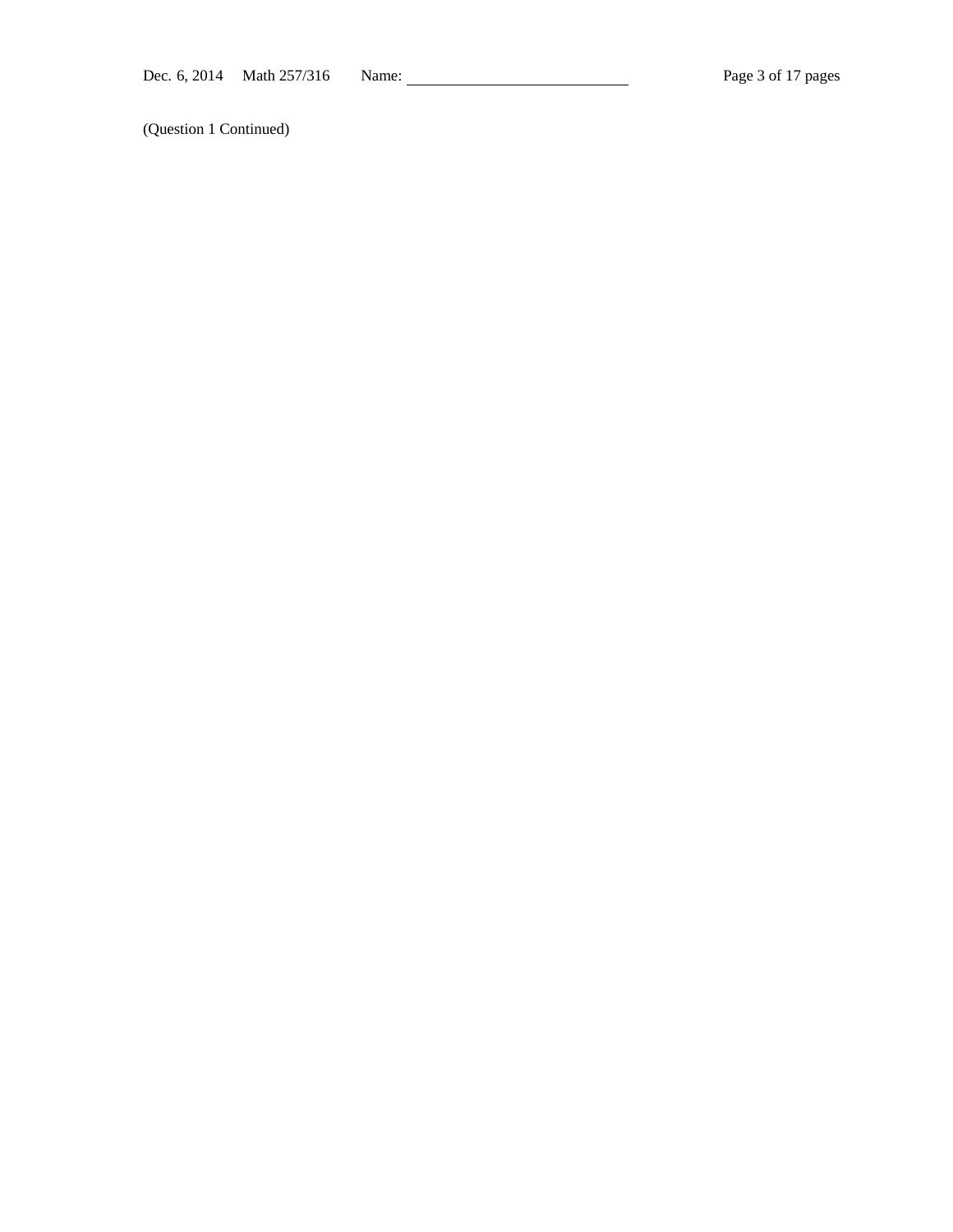(Question 1 Continued)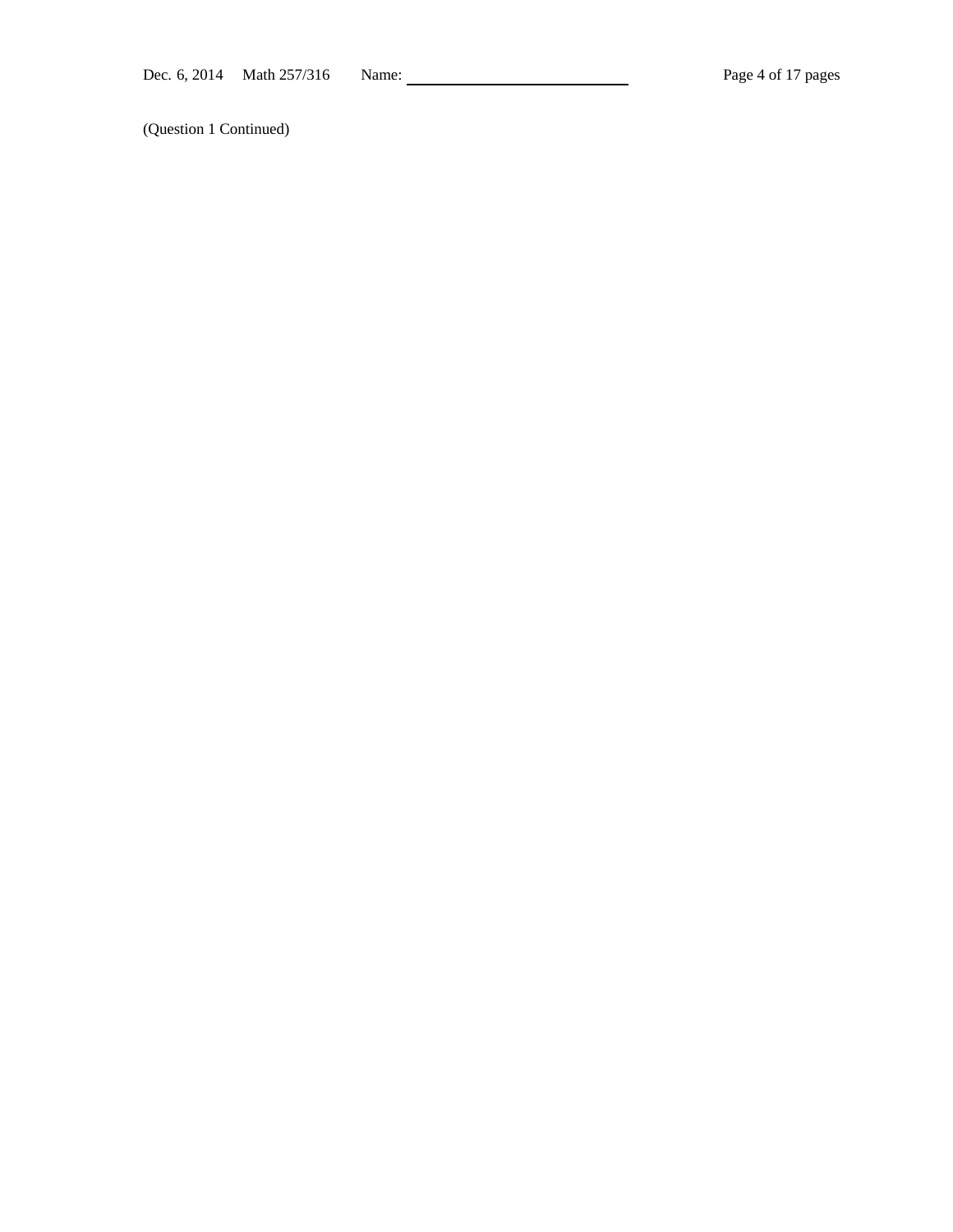2. Consider the following diffusion initial-boundary value problem

$$
u_t = \alpha^2 u_{xx}, \ 0 < x < L, \ t > 0
$$
\n
$$
u(0, t) = 0 = u_x(L, t)
$$
\n
$$
u(x, 0) = 1 \tag{2}
$$

(a) Determine the solution to (2) by separation of variables.

[14 marks]

(b) Briefly describe how you would use the method of finite differences to obtain an approximate solution this boundary value problem that is accurate to  $O(\Delta x^2, \Delta t)$  terms. Use the notation  $u_n^k \simeq u(x_n, t_k)$  to represent the nodal values on the finite difference mesh. Explain how you propose to approximate the boundary condition  $u_x(L, t) = 0$  with  $O(\Delta x^2)$  accuracy.

Hint: Taylor's expansion may prove useful:  $f(x + \Delta x) = f(x) + \frac{f'(x)}{1!} \Delta x + \frac{f''(x)}{2!} \Delta x^2 + O(\Delta x^3)$ . [6 marks] [total 20 marks]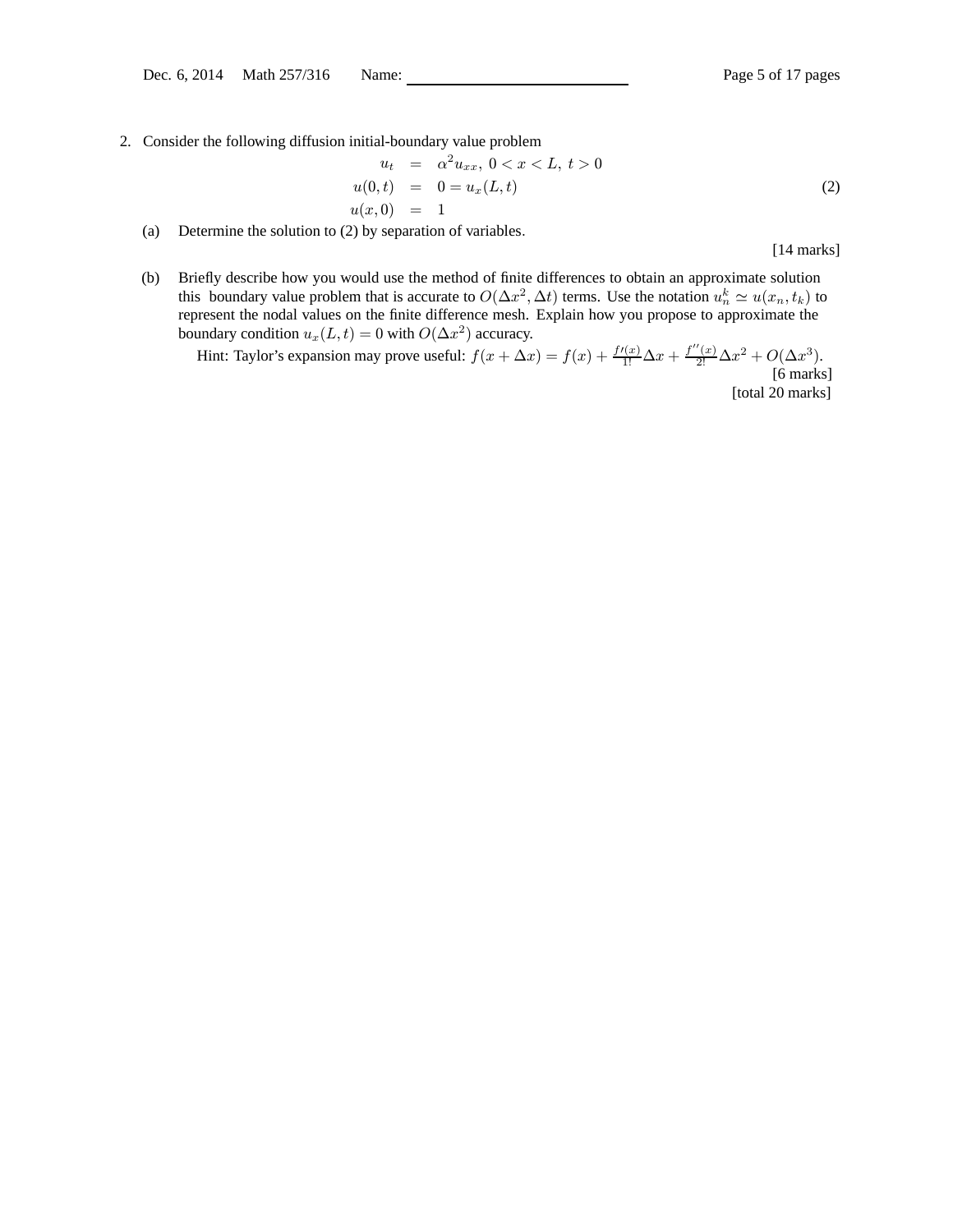(Question 2 Continued)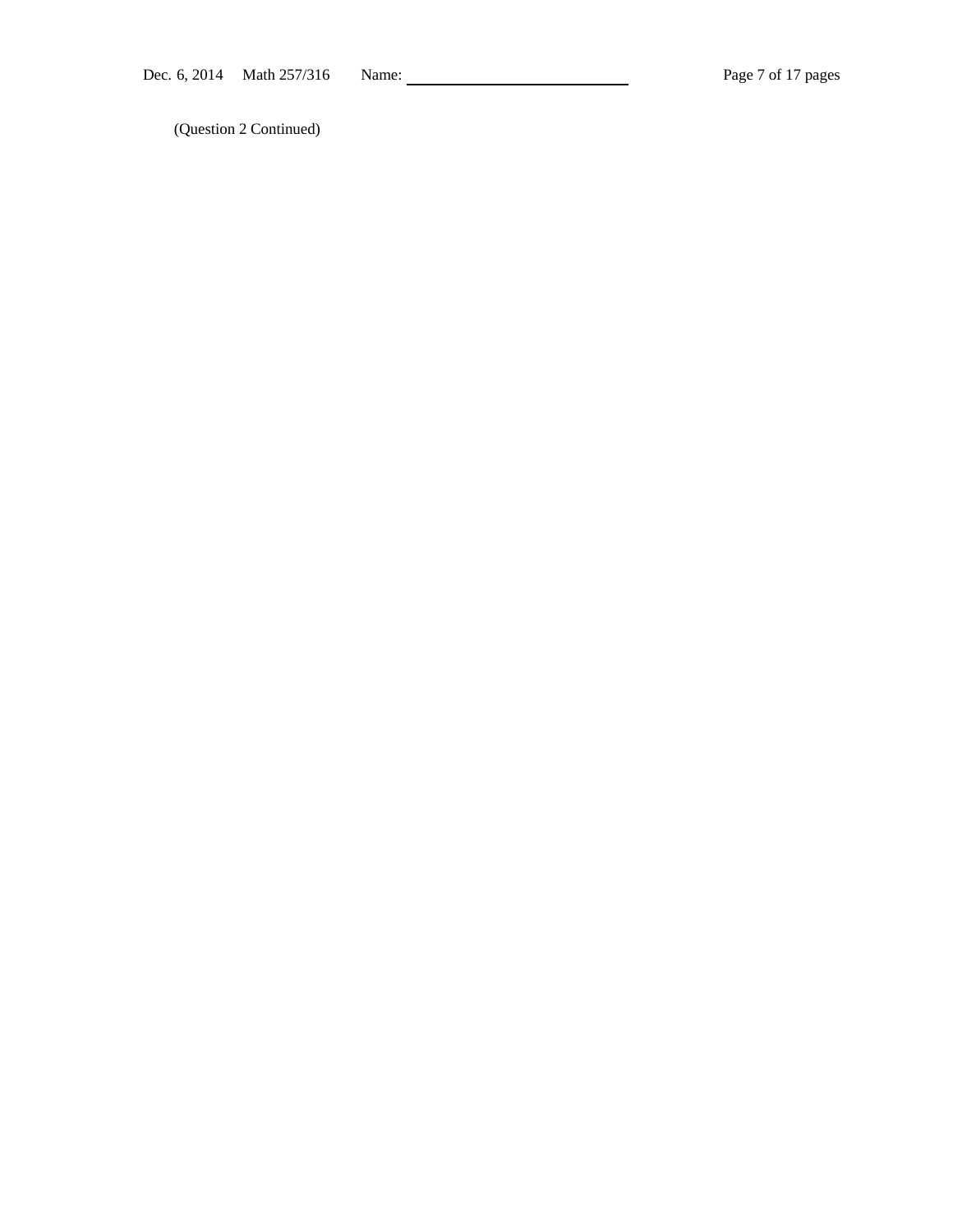3. The motion of a string on an elastic foundation with a stiffness  $\gamma$  satisfies the following initial-boundary value problem:

$$
u_{tt} = u_{xx} - \gamma u, \ 0 < x < 1, \ t > 0 \tag{3}
$$

$$
u(0,t) = u(1,t) = 0
$$
  
\n
$$
u(r,0) = 0, u_r(r,0) = g(r)
$$
\n(4)

$$
u(x,0) = 0, u_t(x,0) = g(x)
$$

- (a) Solve (3) subject to the boundary conditions (4) using separation of variables.
- (b) For  $\gamma = 7\pi^2$  and  $g(x) = \sin 3\pi x$ , sketch the solution at  $t = 3/8$ .

[15 marks]

[5 marks] [total 20 marks]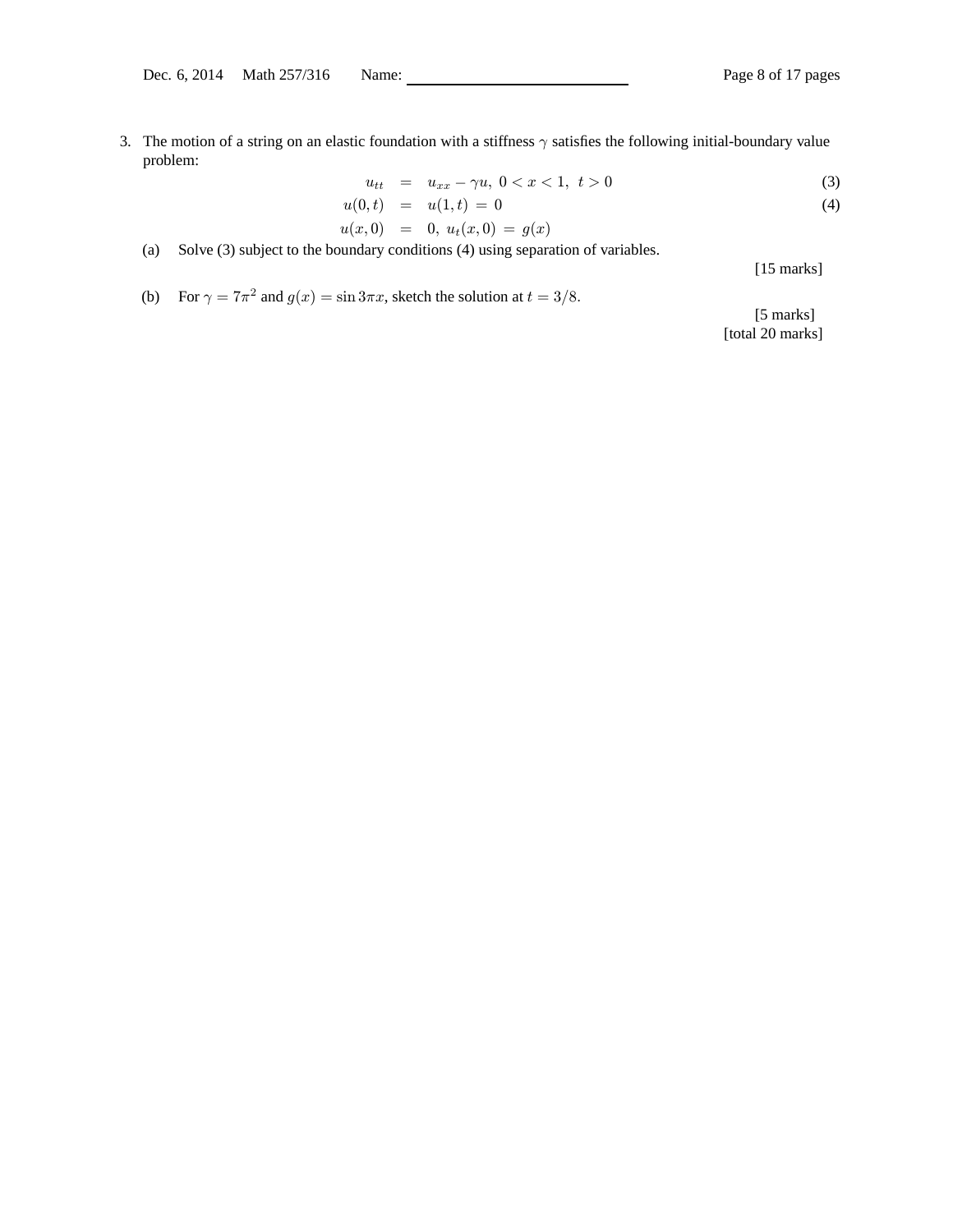(Question 3 Continued)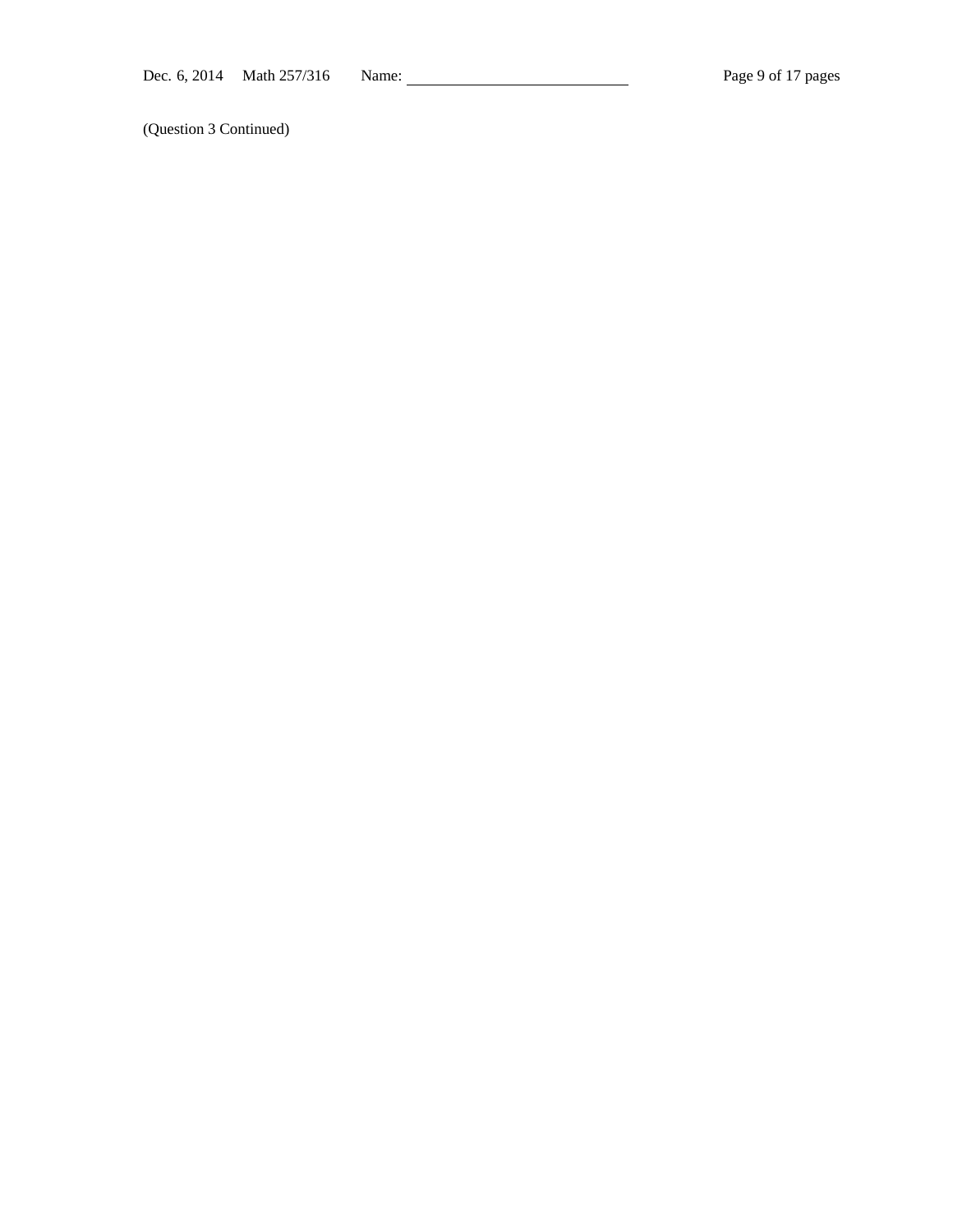(Question 3 Continued)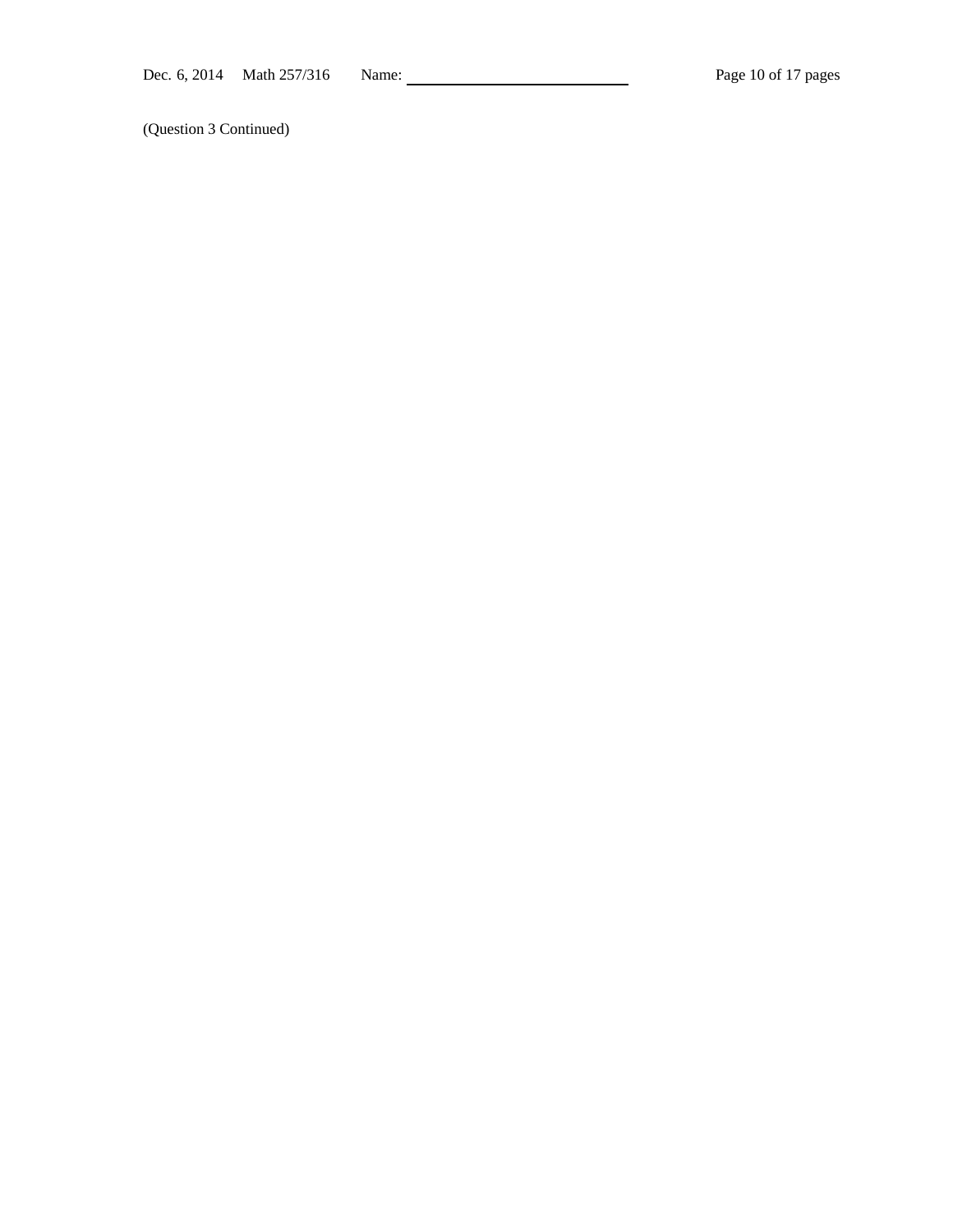4. Consider the eigenvalue problem

$$
x^{2}y'' + xy' + \lambda y = 0
$$
  

$$
y(1) = 0 = y(2)
$$

- (a) Reduce this problem to the form of a Sturm-Liouville eigenvalue problem. Determine the eigenvalues and corresponding eigenfunctions. [8 marks]
- (b) Use the eigenfunctions in (a) to solve the following mixed boundary value problem for Laplace's equation on the semi-annular region:

$$
u_{rr} + \frac{1}{r}u_r + \frac{1}{r^2}u_{\theta\theta} = 0, \quad 1 < r < 2, \quad 0 < \theta < \pi
$$
  

$$
u_{\theta}(r, 0) = f(r) \text{ and } u(r, \pi) = 0
$$
  

$$
u(1, \theta) = 0 \text{ and } u(2, \theta) = 0
$$

[12 marks] [total 20 marks]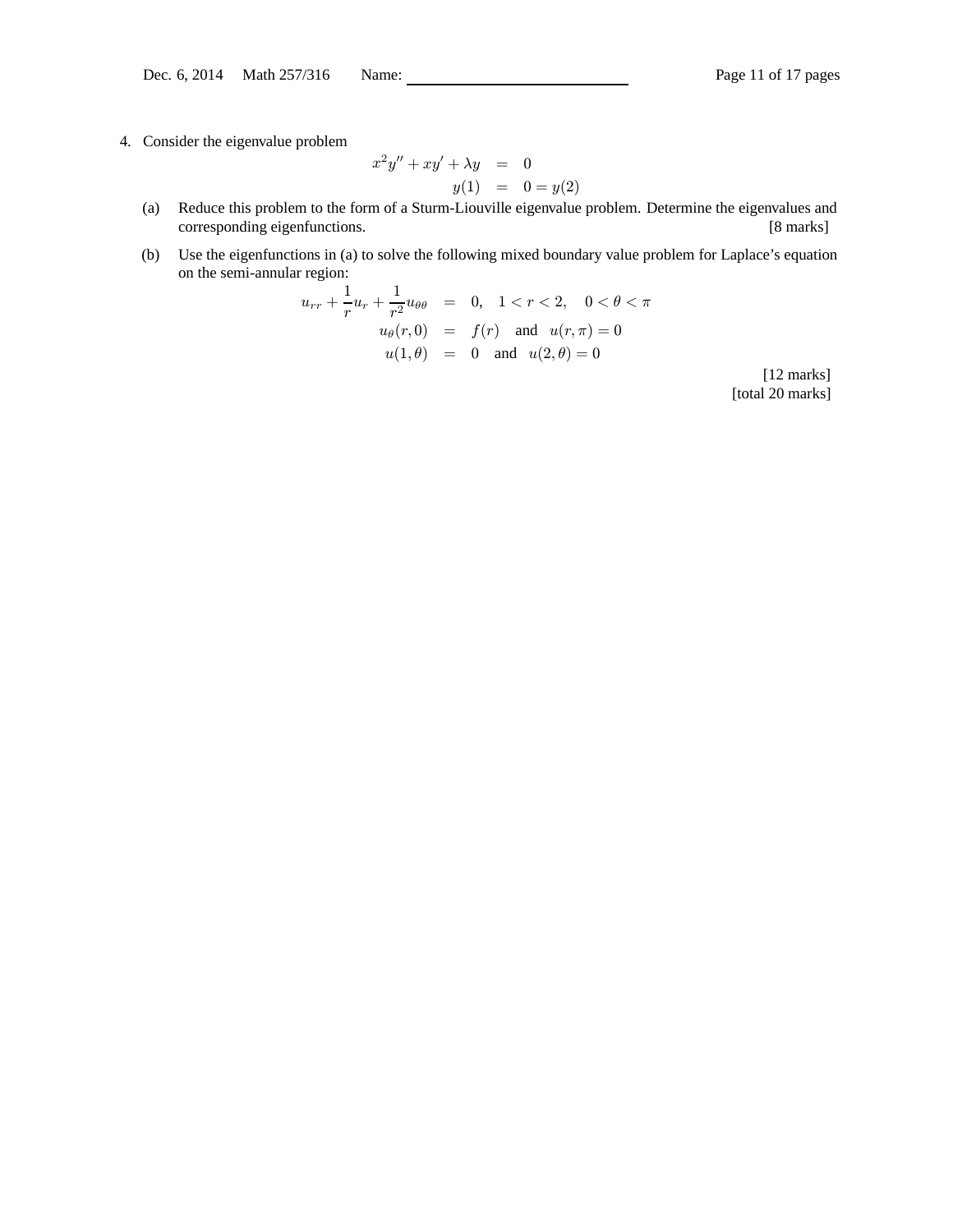(Question 4 Continued)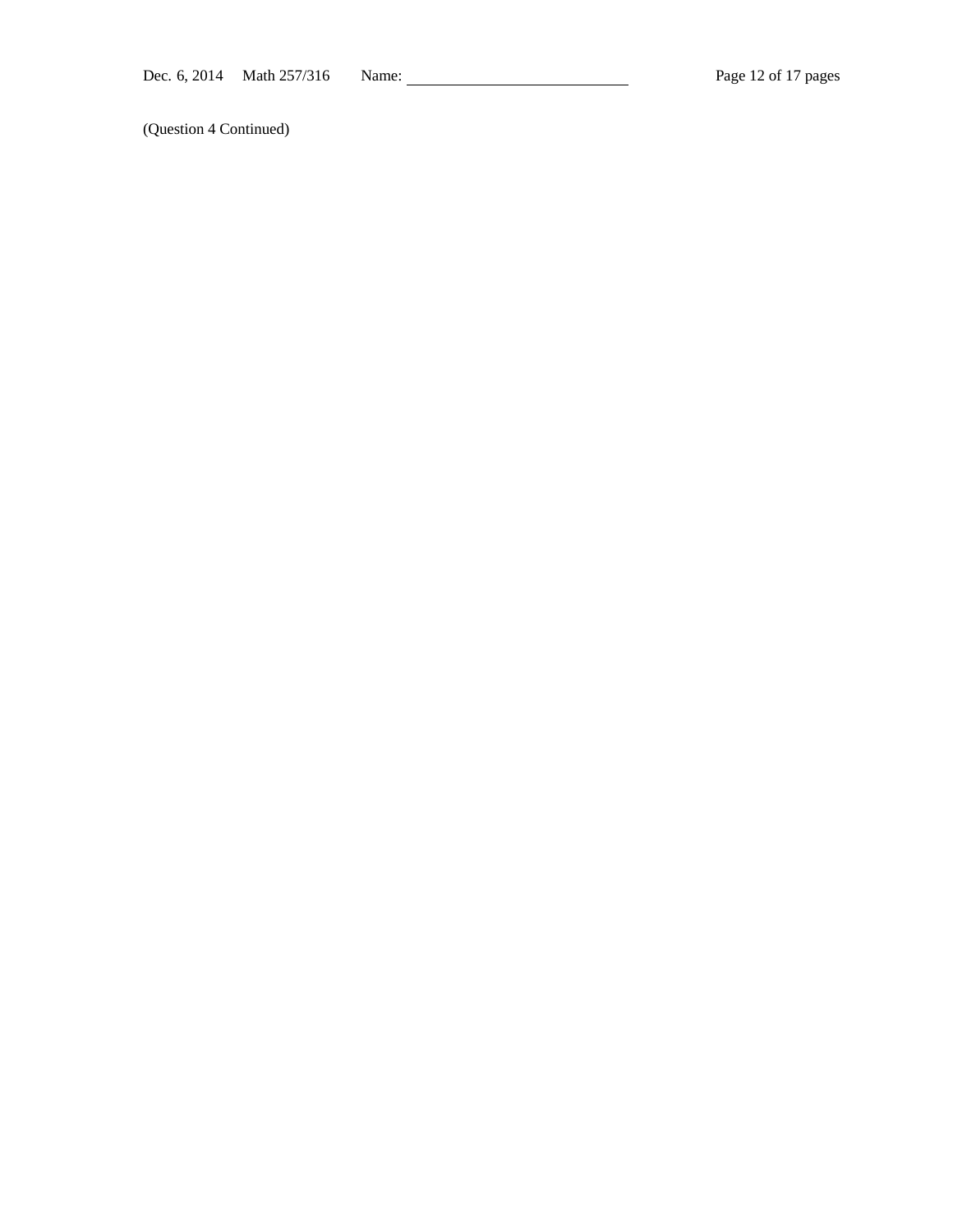(Question 4 Continued)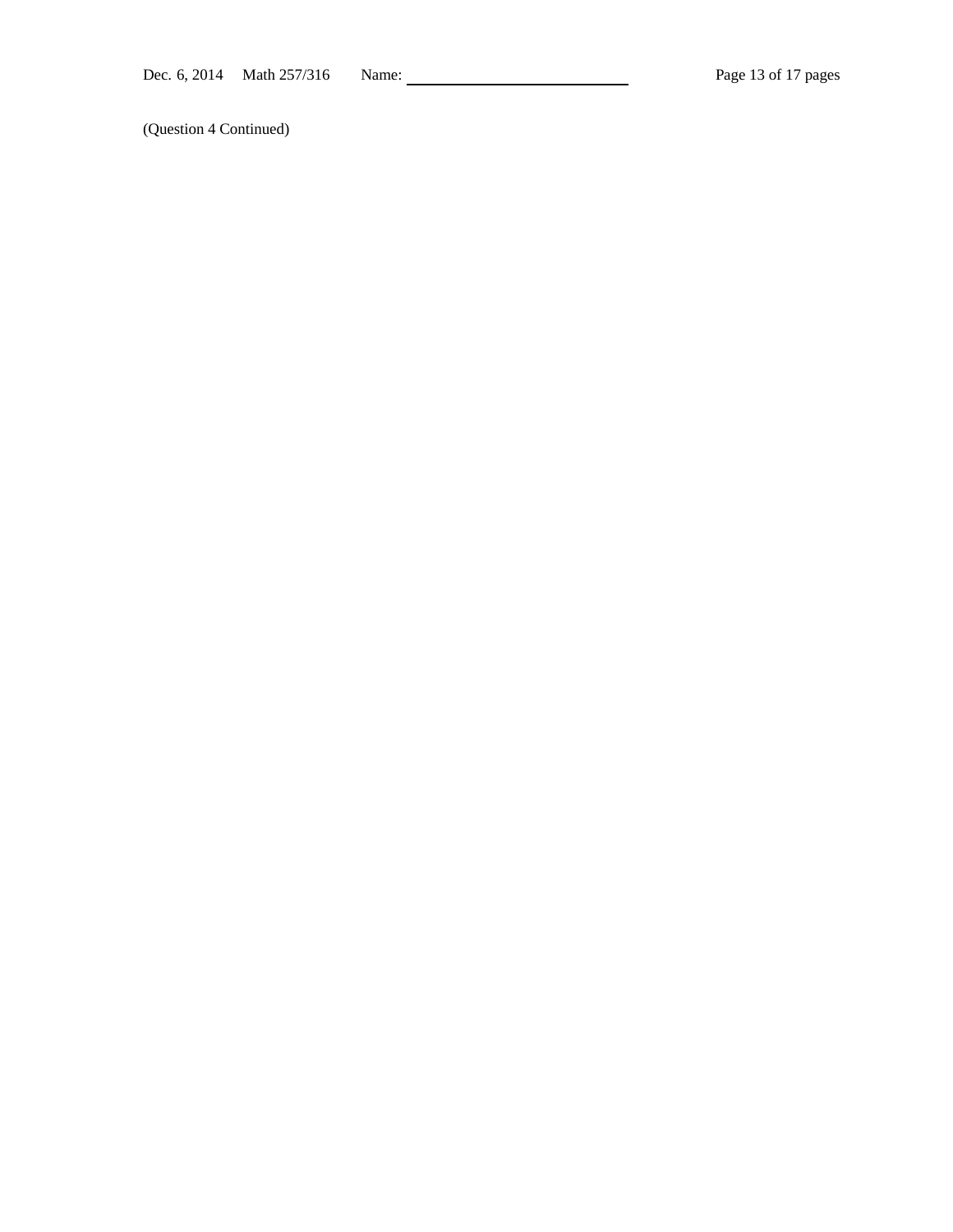5. Solve the inhomogeneous heat conduction problem subject to time dependent boundary conditions:

$$
u_t = u_{xx} + xt + 1, \ 0 < x < 1, \ t > 0
$$
\n
$$
u_x(0, t) = 0, \text{ and } u(1, t) = t
$$
\n
$$
u(x, 0) = 0.
$$
\n[20 marks]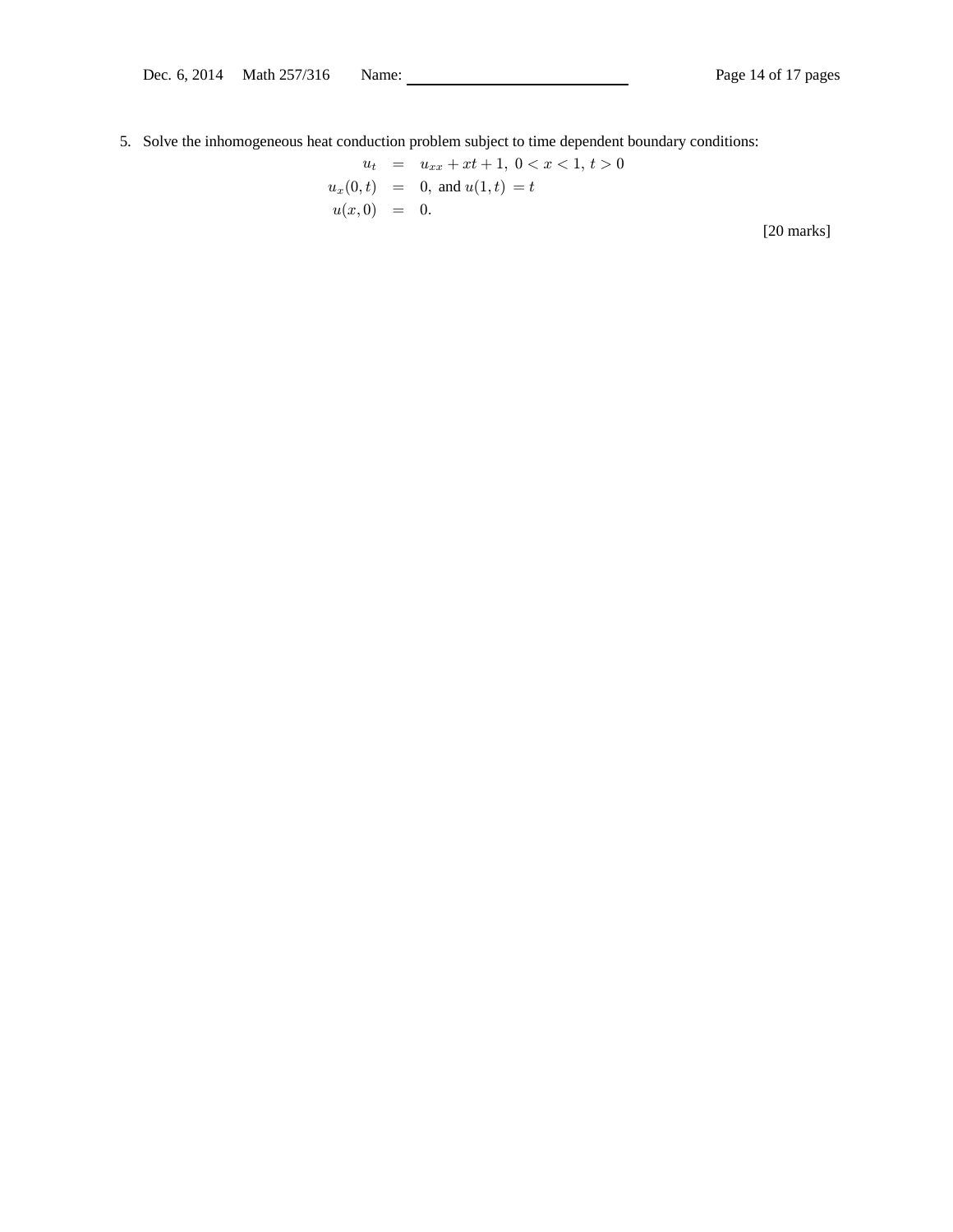(Question 5 Continued)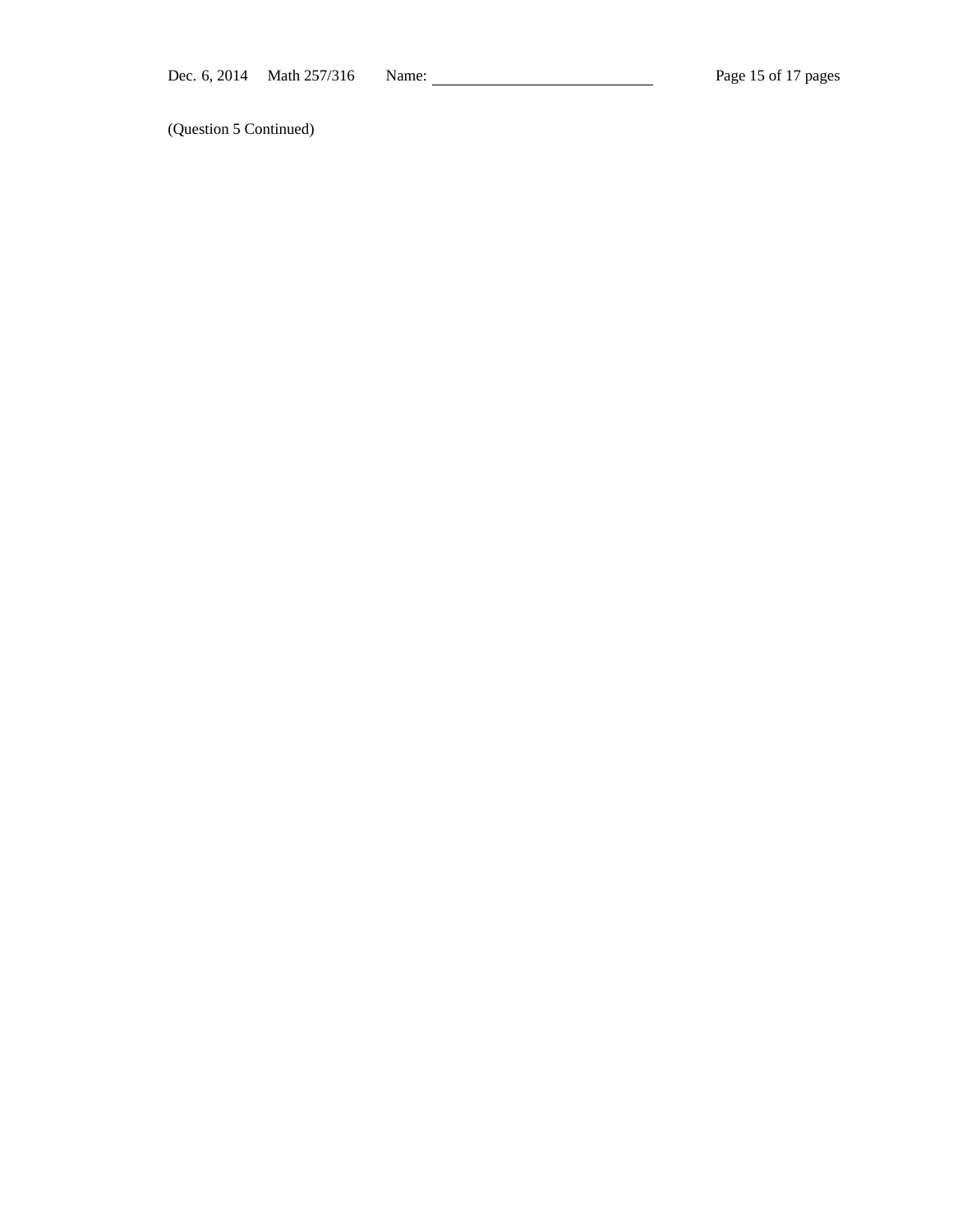(Question 5 Continued)